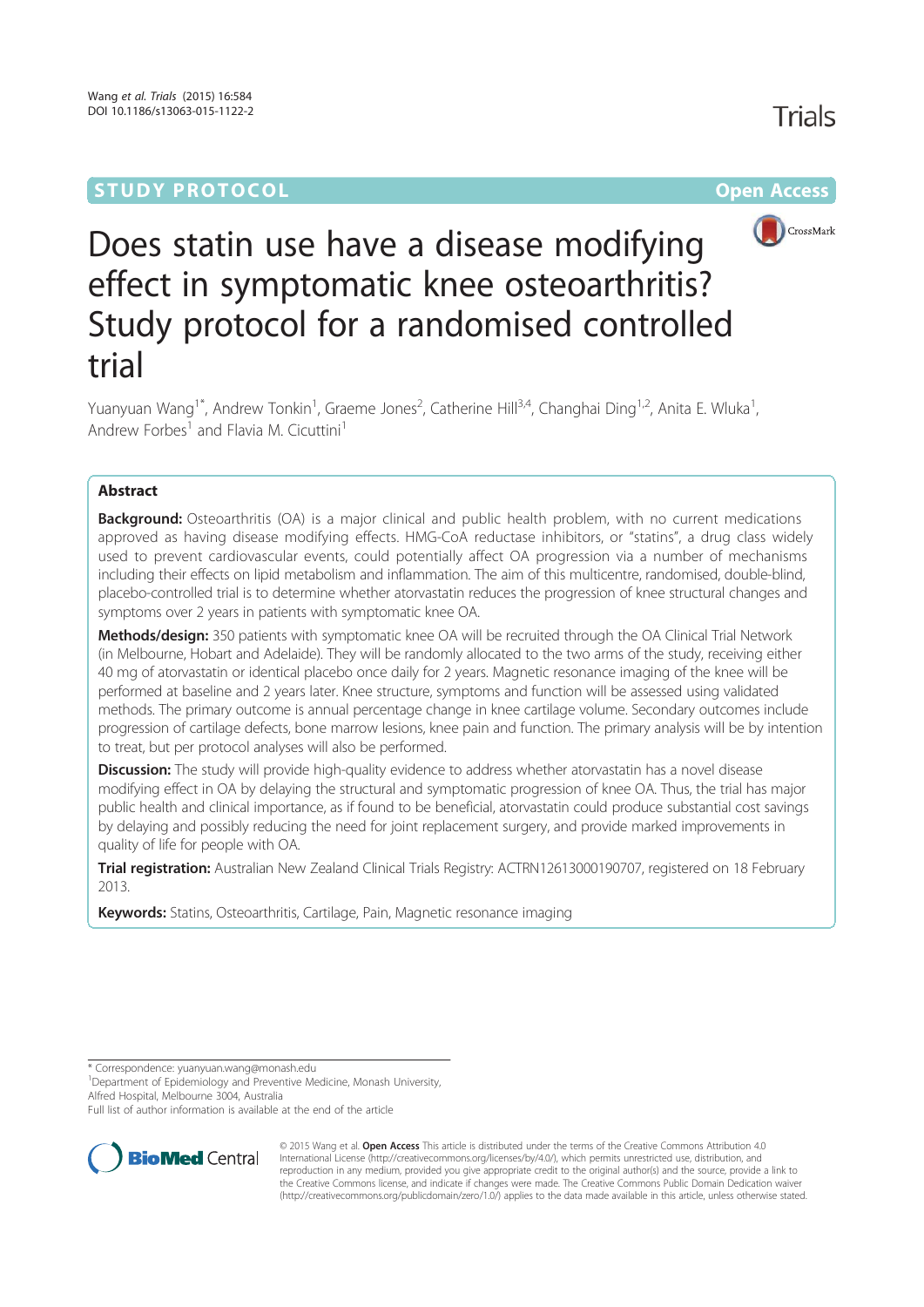## **Background**

Osteoarthritis (OA), characterised by progressive structural deterioration and symptoms, is a significant clinical and public health problem, causing pain, disability and a substantial health care burden. It is a major contributor to the burden of disease, being ranked as the eleventh highest contributor of global disability among 291 conditions in the Global Burden of Disease study and associated with 71.1 million years lived with disability, an increase of 64 % from 1990 to 2010 [1]. Symptomatic knee OA makes a significant impact on society, with 44.7 % of people developing this condition in their lifetime [2]. Current treatments for OA mainly focus on the improvement of symptoms. Although several drugs and nutraceuticals have been examined for their effects on slowing structural progression of OA over the past 10 years, none has been approved as a disease modifying OA drug [3]. Many patients with symptomatic end-stage OA are eventually faced with joint replacement as the only treatment option to improve quality of life, and the number of joint replacements has continued to increase worldwide.

There is growing evidence that OA is a multifactorial complex disorder, with a significant metabolic component in its pathogenesis, in which various interrelated lipid, metabolic and inflammatory mediators contribute to the initiation and progression of the disease [4–6]. These metabolic factors appear to be more important in OA of the knee than the hip [7].

In the Chingford study of 1,003 middle-aged women, hypercholesterolaemia was associated with increased risk of knee OA independent of obesity, and the association was stronger for bilateral knee OA than for unilateral knee OA [8]. In the Ulm study of 809 patients with joint replacement due to OA, high serum cholesterol levels were independently associated with increased risk of knee OA [9]. In recent longitudinal magnetic resonance imaging (MRI) studies, we showed that higher serum cholesterol and triglyceride levels were associated with adverse structural changes (increased incidence of bone marrow lesions, BMLs) in asymptomatic middle-aged women over 2 years [10], while higher serum levels of high-density lipoprotein (HDL) cholesterol were protective against worsening of BMLs in older adults over 2.7 years [11]. BMLs are early knee structural changes associated with knee pain and cartilage loss [12, 13] and joint replacement in OA [14].

Inflammation has also been implicated in the pathogenesis of OA [6]. In human OA, the histological changes include increased vascularity, lining layer thickening, and inflammatory cell infiltration with increased numbers of lining cells. A mixed population of inflammatory cells (macrophages, activated T cells) is seen in the sublining tissue [15]. These cells, as well as chondrocytes, produce pro-inflammatory cytokines, such as interleukin (IL)-1β, IL-6, and tumour necrosis factor (TNF)- $\alpha$  [15], which are detectable even in early OA [15]. Synovitis identified by arthroscopy predicted increased cartilage loss over 1 year [16], and synovitis detected by contrast-enhanced MRI was associated with increased cartilage loss over 30 months [17]. Circulating levels of C-reactive protein were associated with disease progression and decreased cartilage volume at the knee [18, 19]. Increased serum level of IL-6 was a significant predictor of radiographic OA 5–10 years later in women [20], associated with increased knee cartilage loss over 2 years in OA [21] and increased cartilage volume loss over 3 years in older adults [22]. We found that elevated TNF- $\alpha$  levels were also associated with increased rate of cartilage volume loss over 3 years in older adults [22].

Hydroxy-methyl-glutaryl coenzyme A (HMG-CoA) reductase inhibitors (statins), a drug class used to lower low-density lipoprotein (LDL) cholesterol levels with smaller effects on lowering triglycerides and increasing HDL cholesterol levels, are proven and have been widely used to prevent cardiovascular events [23]. In addition to lowering LDL cholesterol, statins have a broad range of pleiotropic effects, including anti-inflammatory effects, which could exert an effect on synovium and cartilage [24]. Data from observational studies of statins are somewhat conflicting (Table 1). Some large cohort studies have shown that statin use is associated with reduced incidence and progression of OA [25, 26] and that higher statin dose and larger statin increments are associated with reduced incident episode of clinically defined OA [27]. However, other cohort studies have reported that statin use is associated with an increased incidence of OA and arthropathy [28, 29], or that statin use is not associated with improvement in knee pain, function, or structural progression of knee OA [30]. Thus, the current evidence for the association between statin use and the risk of OA comes from observational human studies which are subject to bias and confounding, and the overall data are inconclusive. No randomised controlled trials of statins have been performed so far.

We will conduct a randomised controlled trial to determine whether atorvastatin has a disease modifying effect in OA by reducing the MRI-assessed structural progression (knee cartilage volume loss, progression of cartilage defects and BMLs) and symptoms in patients with symptomatic knee OA over 2 years. It was hypothesised that atorvastatin use will reduce the rate of knee cartilage volume loss (primary hypothesis), the progression of cartilage defects and BMLs (secondary hypothesis), and improve symptoms and function (secondary hypothesis) over 2 years compared with placebo in people with symptomatic knee OA. If statins are proven to be effective, they will offer a novel therapeutic approach to reducing the progression of knee OA.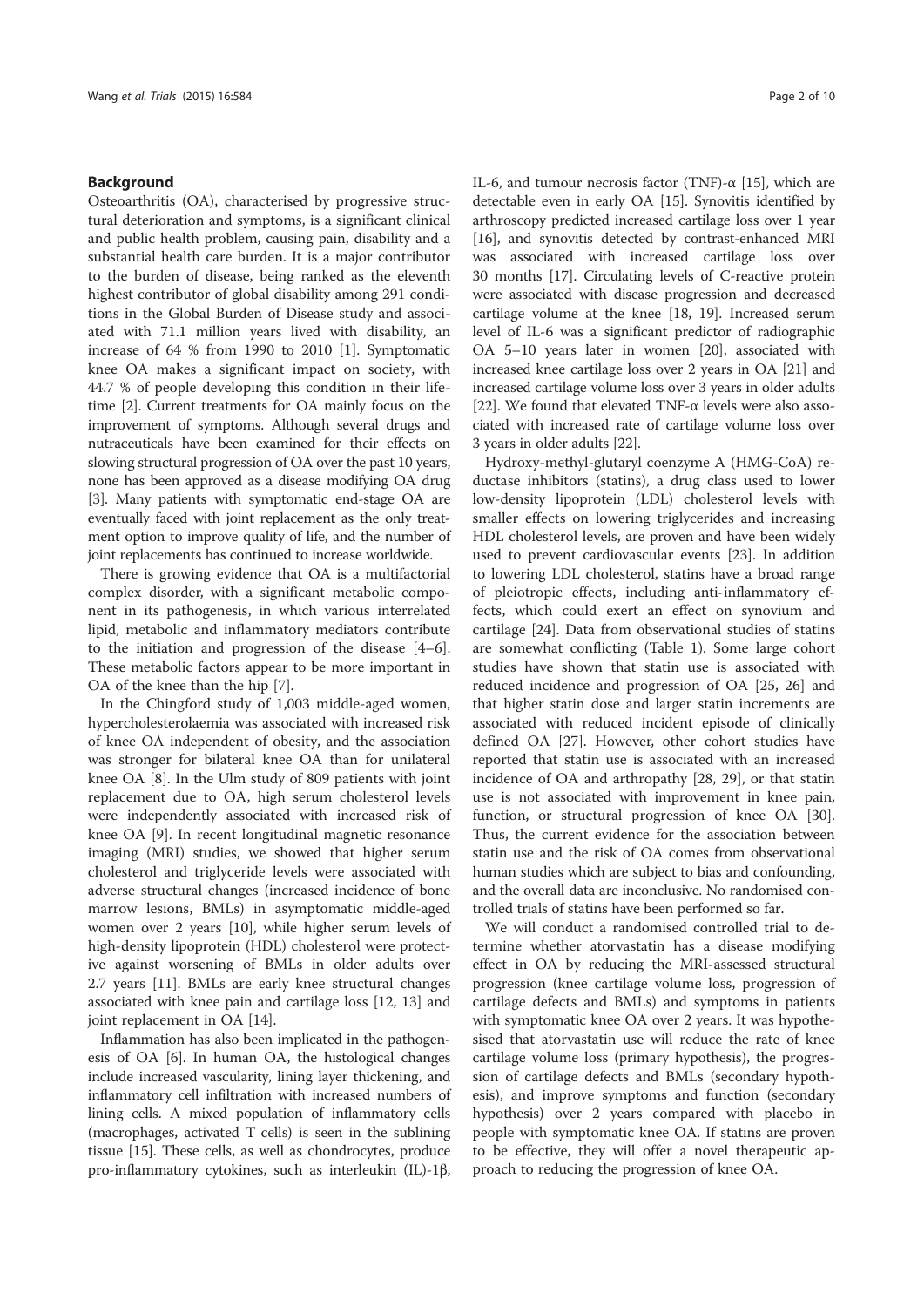| Author, year                      | Study design                                      | Participants                                                                                                                         | Outcome measure                                                                                                                                          | Main results                                                                                                                                                         |
|-----------------------------------|---------------------------------------------------|--------------------------------------------------------------------------------------------------------------------------------------|----------------------------------------------------------------------------------------------------------------------------------------------------------|----------------------------------------------------------------------------------------------------------------------------------------------------------------------|
| Beattie MS, et al.<br>2005 [29]   | study                                             | Prospective cohort 5,674 elderly women aged<br>$\geq$ 65 years from the Study of<br>Osteoporotic Fractures                           | Radiographic hip OA                                                                                                                                      | Statin use was associated with<br>an increased risk of developing<br>radiographic hip OA, but did not<br>adversely affect the progression<br>of established disease. |
| Chodick G. et al.<br>2010 [26]    | Retrospective<br>population-based<br>cohort study | 193.770 individuals from<br>the computerised medical<br>databases of a large health<br>organisation                                  | International Classification of<br>Diseases, 9th revision, diagnosis<br>codes                                                                            | Persistent statin use was associated<br>with a reduced incidence of OA.                                                                                              |
| Clockaerts S.<br>et al. 2012 [25] | Prospective<br>population-based<br>cohort study   | 2,921 participants aged $\geq 55$<br>years in the Rotterdam study                                                                    | Radiographic knee and hip OA                                                                                                                             | Statin use was associated with<br>reduced incidence and progression<br>of radiographic knee OA, but not<br>radiographic hip OA over 6.5 years.                       |
| Kadam UT, et al.<br>2013 [27]     | Retrospective<br>cohort study                     | 16,609 adults aged $\geq$ 40 years<br>from the UK General Practice<br>Research Database                                              | Clinically defined OA: OA-related<br>diagnostic categories from a<br>standard clinical classification,<br>recorded by GPs in the actual<br>consultations | Higher statin dose and larger statin<br>increments were associated with<br>reduced incident episode of clinically<br>defined OA over 2-10 years.                     |
| Mansi IA, et al.<br>2013 [28]     | Retrospective<br>cohort study                     | 92,360 patients in the San Antonio<br>Military Multi-Service Market                                                                  | International Classification of<br>Diseases, 9th edition, diagnosis<br>codes                                                                             | Statin use was associated with an<br>increased incidence of OA and<br>arthropathy over 4 years.                                                                      |
| Riddle DL, et al.<br>2013 [30]    | study                                             | Prospective cohort 2,207 participants with<br>radiographically suspected<br>or confirmed knee OA in the<br>Osteoarthritis Initiative | Knee pain, function, and<br>radiographic knee OA                                                                                                         | Statin use was not associated with<br>improvement in knee pain, function,<br>or structural progression of knee OA<br>over 4 years.                                   |

Table 1 Summary of findings from human epidemiological studies for association between statin use and risk of osteoarthritis

# Methods/design

#### Study design

The Osteoarthritis of the Knee Statin (OAKS) study is a multicentre, randomised, double-blind, placebo-controlled trial over 2 years. The trial was registered at the Australian New Zealand Clinical Trials Registry prior to recruitment, and trial reporting will be guided by the CONSORT Statement [31]. A total of 350 patients with symptomatic knee OA will be recruited in equal numbers via the OA Clinical Trial Network in Melbourne, Hobart and Adelaide, using a combined strategy including collaboration with general practitioners, rheumatologists, and orthopaedic surgeons, as well as advertising through local media. Ethics approval has been obtained from The Alfred Hospital Ethics Committee (521/12), Monash University Human Research Ethics Committee (CF13/595 - 2013000236), Tasmania Health and Medical Human Research Ethics Committee (H0012971), and Human Research Ethics Committee (TQEH/LMH/MH) (HREC/ 13/TQEHLMH/20). Written informed consent will be obtained from all participants.

## Inclusion criteria

The inclusion criteria will be: males and females with symptomatic knee OA for at least 6 months with a pain score of at least 20 mm on a 100-mm visual analogue scale (VAS); age 40–70 years old; and meeting the American College of Rheumatology (ACR) criteria for symptomatic knee OA [32], assessed by a rheumatologist.

#### Exclusion criteria

Participants with any of the following conditions will be excluded: inability to give informed consent; severe radiographic knee OA (grade 3 according to Altman's atlas [33]) or severe knee pain (on standing >80 mm on a 100-mm VAS); rheumatoid arthritis or other inflammatory arthritis; significant knee injury; familial hypercholesterolaemia for which statins are indicated, known atherosclerotic cardiovascular disease, diabetes mellitus, taking current lipid lowering therapy, or with previous adverse reaction to statins; absolute cardiovascular risk estimated using the Framingham Risk Equation of more than 15 % within the next 5 years (National Heart Foundation of Australia, 2005); fasting total cholesterol level >7.5 mmol/L; clinically significant renal disease or abnormal liver function assessed by aspartate aminotransferase and alanine aminotransferase, creatine kinase more than twice the upper limit of laboratory normal range; patients undergoing arthroscopy or open surgery in the index knee in the last 12 months; receiving intra-articular therapy in the index knee in the last 12 months; concomitant use of potent analgesics including opiates; co-morbidity that may limit participation (such as planned index knee joint replacement or medical conditions, for example, malignancy in the past 5 years other than non-melanoma skin cancer); relocation; any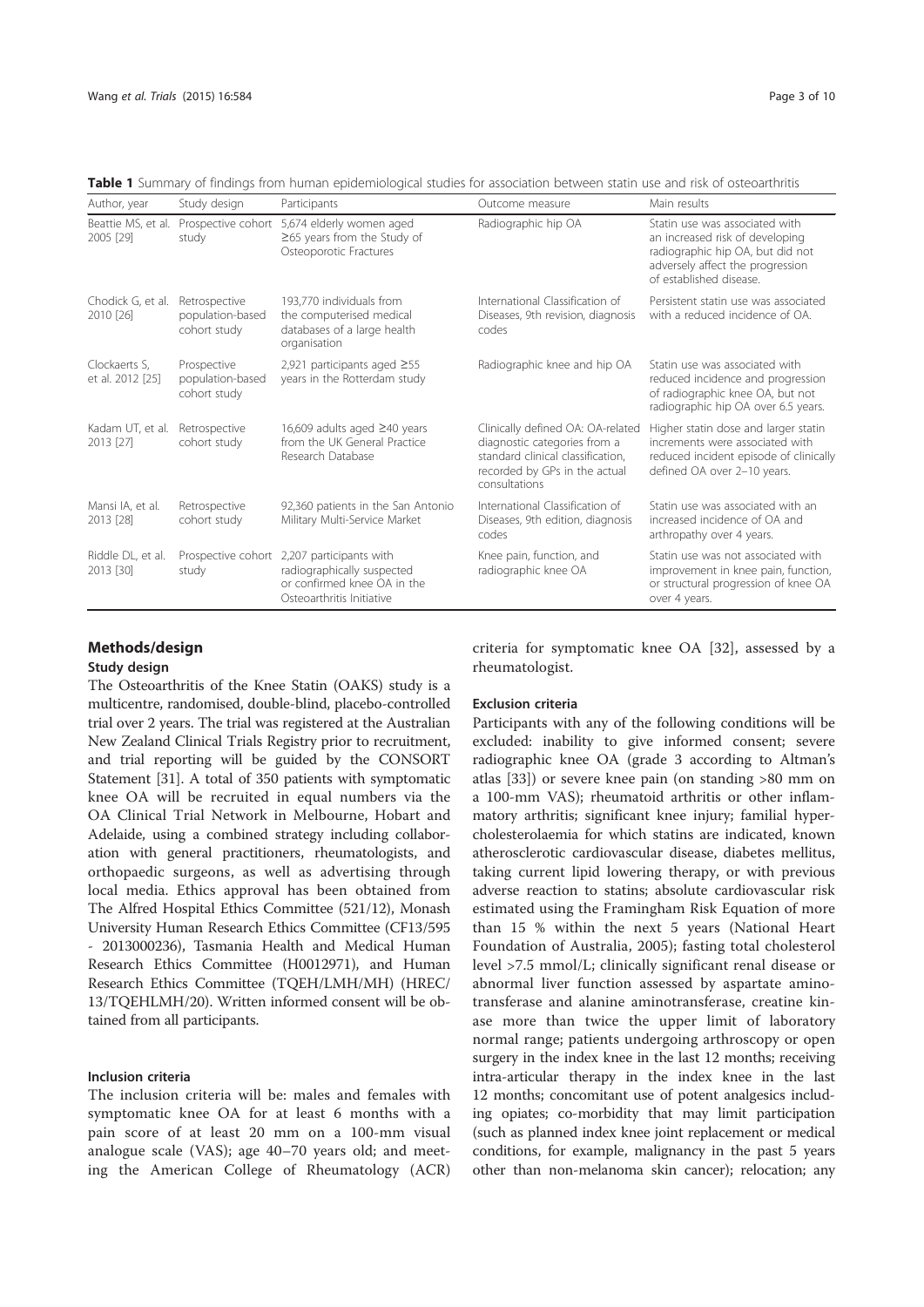contraindication to MRI scanning (for example, implanted pacemaker, metal sutures, presence of shrapnel or iron filings in the eye, or claustrophobia); pregnancy, breast feeding, or women trying to become pregnant.

## Randomisation and blinding

Allocation of participants in a 1:1 ratio to either the intervention or control group will be based on computergenerated random numbers prepared by a statistician with no involvement in the trial. Block randomisation will be performed using a central automated allocation procedure, stratified according to the study site. The randomised controlled trial will be a double-blind one, with both participants and investigators assessing outcomes blinded to treatment allocation. Allocation concealment and double blinding will be ensured by 1) the medications being dispensed by the hospital clinical trial pharmacy in each site; 2) the use of an identical placebo tablet; 3) objective measures of knee structural changes being made by trained observers blinded to group allocation and the time sequence of MRI scans; 4) subjective measures being taken by research assistants blinded to group allocation.

#### Intervention

All participants will be provided usual care by their treating health practitioners. Participants in the intervention arm will receive 40 mg of atorvastatin (Sandoz) once daily, and those in the control arm will receive 40 mg of inactive matching placebo (Pharmaceutical Packaging Professionals Pty Ltd, Thebarton, South

Table 2 Timetable and measures to be made

Australia) once daily. Atorvastatin was chosen as it is the most widely prescribed statin and has potent LDL cholesterol lowering effects.

## Study procedure

At screening, participants will complete questionnaires, have a knee X-ray, and undergo biochemical testing including liver function tests, creatine kinase and renal function tests, to ensure inclusion criteria are met. The study knee will be defined as the one with symptomatic OA; if both are symptomatic, the one with least severe radiographic OA (joint space narrowing) will be studied, to reduce loss to follow-up for joint replacement. After screening, study visits will be scheduled for 0 (baseline), 6, 12 and 24 months (Table 2). The same researchers, who are blinded to treatment allocation, will measure all clinical variables, administer questionnaires, monitor compliance, and record adverse events at these visits. Compliance by trial medication will be assessed by pill count. Biochemical testing will be performed at 4 weeks, and at 6, 12 and 24 months. At baseline and 24 months the index knee will be imaged on the same whole-body MRI unit.

#### Quality assurance

To ensure high-quality execution of the trial in accordance with the protocol, all trial staff will be trained by the chief investigators and provided a standard protocol book (with details of standard operating procedures used for all

|                               | Screening | Month 0 (baseline) | Week 4 | Month 6 | Month 12 | Month 18 | Month 24 |
|-------------------------------|-----------|--------------------|--------|---------|----------|----------|----------|
| X-ray                         |           |                    |        |         |          |          |          |
| Biochemical testing           |           |                    |        |         |          |          |          |
| Questionnaires                |           |                    |        |         |          |          |          |
| Knee VAS                      |           |                    |        |         |          |          |          |
| Knee WOMAC                    |           |                    |        |         |          |          |          |
| <b>IPAQ</b>                   |           |                    |        |         |          |          |          |
| $SF-36$                       |           |                    |        |         |          |          |          |
| Concomitant medications       |           |                    |        |         |          |          |          |
| Smoking                       |           |                    |        |         |          |          |          |
| History of joint disease      |           |                    |        |         |          |          |          |
| Co-morbidities                |           |                    |        |         |          |          |          |
| Education and occupation      |           |                    |        |         |          |          |          |
| Physical examination          |           |                    |        |         |          |          |          |
| Height and weight             |           |                    |        |         |          |          |          |
| Lower limb muscle strength    |           |                    |        |         |          |          |          |
| Knee MRI                      |           |                    |        |         |          |          |          |
| Compliance and adverse events |           |                    |        |         |          |          |          |
| Medication dispensing         |           |                    |        |         |          |          |          |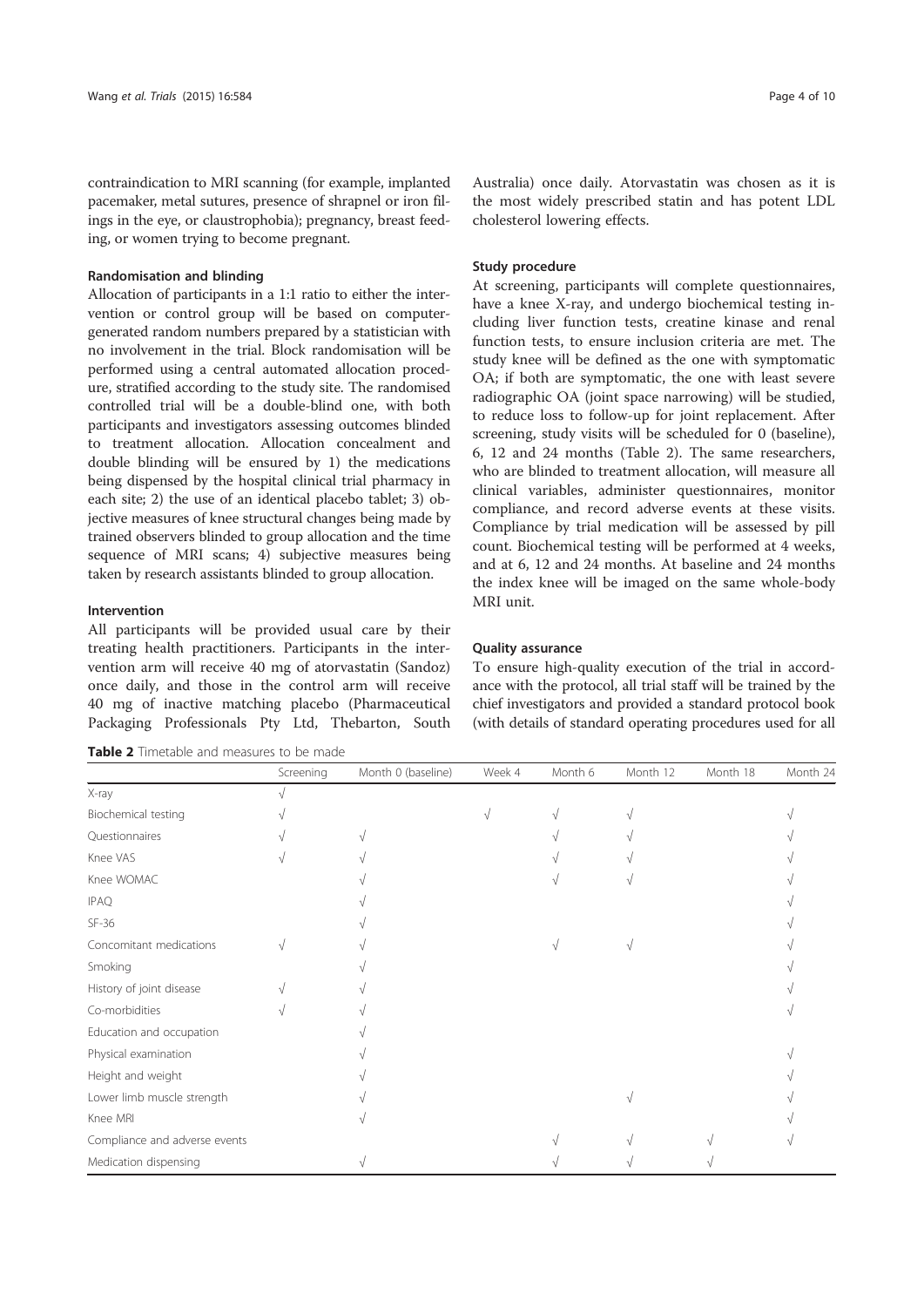trial contacts, visits, measurements, and monitoring) and case report forms.

#### Outcome measures Knee MRI

Knee MRI acquisition at the three study sites is presented in Table 3, including details of sequences and parameters being used.

# Primary outcome measure: annual percentage change in tibial cartilage volume

From sagittal T1-weighted images, medial and lateral tibial cartilage volume will be isolated by manually drawing disarticulation contours around the cartilage boundaries on a section-by-section basis. Measurement error and bias will be reduced by ensuring that one reader measures participants' paired set of images blinded to time sequence, with a second reader performing independent consistency checks. In our previous study, we demonstrated a coefficient of variation of 2.0–3.4 % for this method [34]. We and others have shown that change in tibial cartilage volume over 2 years can be measured using this method and is both statistically and clinically significant in patients with symptomatic knee OA [34–36]. The annual percentage change in tibial cartilage volume will be calculated as (follow-up cartilage volume – baseline cartilage volume)/ baseline cartilage volume/time between MRI scans\*100.

#### Secondary outcome measures

Progression of cartilage defects Cartilage defects will be graded at tibial and femoral sites (0–4) from sagittal images [37]. If multiple cartilage defects are present at one site, the highest grade will be recorded. Our intra- and inter-observer reliability for this method is 0.89–0.94 and 0.85–0.93, respectively [37]. The progression of cartilage defects will be defined as any increase in cartilage defect score in either tibial or femoral cartilage over 2 years.

Progression of BMLs BMLs will be defined as discrete subchondral areas with increased signal intensity and illdefined margins on sagittal proton density images, and graded at tibial and femoral sites (0–3). If multiple lesions are present at one site, the highest grade will be recorded. The intra- and inter-reader correlation coefficient for this method has been reported to be 0.88–0.93 [13]. The progression of BMLs will be defined as any increase in their grade in either tibial or femoral site over 2 years. The maximum areal size will also be measured for each lesion. The lesion with the largest size will be used if more than one lesion is present at the same site. Our intra-observer correlation coefficient for this method is 0.97 [38]. The change in areal size of BMLs over 2 years will be assessed since it is more sensitive to change, with positive results seen over 6 months in a previous clinical trial [39].

Change in knee symptoms and function Knee pain, stiffness and function will be assessed using a selfadministered validated questionnaire, WOMAC (the Western Ontario and McMaster Universities Osteoarthritis Index) [40], at each study visit. It will be used to describe the population, and change in symptoms and function measured by change in WOMAC score will be a secondary outcome.

# Other measurements

# Anthropometry

Height (stadiometer), weight (electric scale) and body mass index (height/weight<sup>2</sup>) will be measured at baseline and 2 years.

#### Radiographic knee OA

A weight-bearing anteroposterior radiograph of the study knee will be scored for osteophytes and joint space narrowing on a four-point scale (0–3) using the Altman atlas [33]. Our intra- and inter-observer reliability is 0.93

Table 3 Magnetic resonance imaging sequences and parameters at three study sites

|          | Machine and coil                                                                                                                          | T1 sagittal                                                                                                                                                                                                                                                | Proton density sagittal                                                                                                                                                                                                       |
|----------|-------------------------------------------------------------------------------------------------------------------------------------------|------------------------------------------------------------------------------------------------------------------------------------------------------------------------------------------------------------------------------------------------------------|-------------------------------------------------------------------------------------------------------------------------------------------------------------------------------------------------------------------------------|
|          | Melbourne 3.0 T whole body MR unit (Achieva,<br>Philips Medical Systems), using a<br>commercial 16-channel transmit-<br>receive knee coil | T1-weighted fat suppressed 3D gradient recall<br>acquisition in the steady state; flip angle 15<br>degrees; repetition time 25.9 msec; echo time<br>9.2 msec: field of view 16 cm: $320 \times 320$ matrix:<br>one acquisition; partition thickness 0.5 mm | Proton density fat-saturated acquisition; flip<br>angle 90 degrees; repetition time 3,817 msec;<br>echo time 25 msec; field of view 16 cm; 720 x<br>720 matrix: slice thickness 2.5 mm                                        |
| Hobart   | 1.5 T whole-body MR unit (GE-Signa;<br>GE Healthcare, Buckinghamshire, UK)<br>using a dedicated 8-channel knee coil                       | T1-weighted fat-saturated 3D gradient-recalled<br>acquisition; flip angle 30 degrees; repetition<br>time 31 msec; echo time 6.8 msec; field of view<br>16 cm; $512 \times 512$ matrix; one excitation; slice<br>thickness 1.5 mm                           | Proton density fat-saturated 2D fast spin echo<br>sequence; flip angle 150 degrees; repetition<br>time 3,800 msec; echo time 39 msec; field of<br>view 16 cm; $512 \times 512$ matrix; 3 excitations;<br>slice thickness 3 mm |
| Adelaide | 1.5 T whole-body MR unit (Aera,<br>Siemens) using a dedicated<br>15-channel transmit-receive<br>knee coil                                 | T1-weighted fat-saturated 3D gradient-recalled<br>acquisition; flip angle 30 degrees, repetition<br>time 14.7 msec; echo time 6.74 msec; field of<br>view 16 cm; 448 x 448 matrix; one excitation;<br>slice thickness 1.5 mm                               | Proton density fat-saturated 2D fast spin echo<br>sequence; flip angle 180 degrees; repetition<br>time 3,200 msec; echo time 39 msec; field of<br>view 16 cm; $320 \times 320$ matrix; 1 excitation; slice<br>thickness 3 mm  |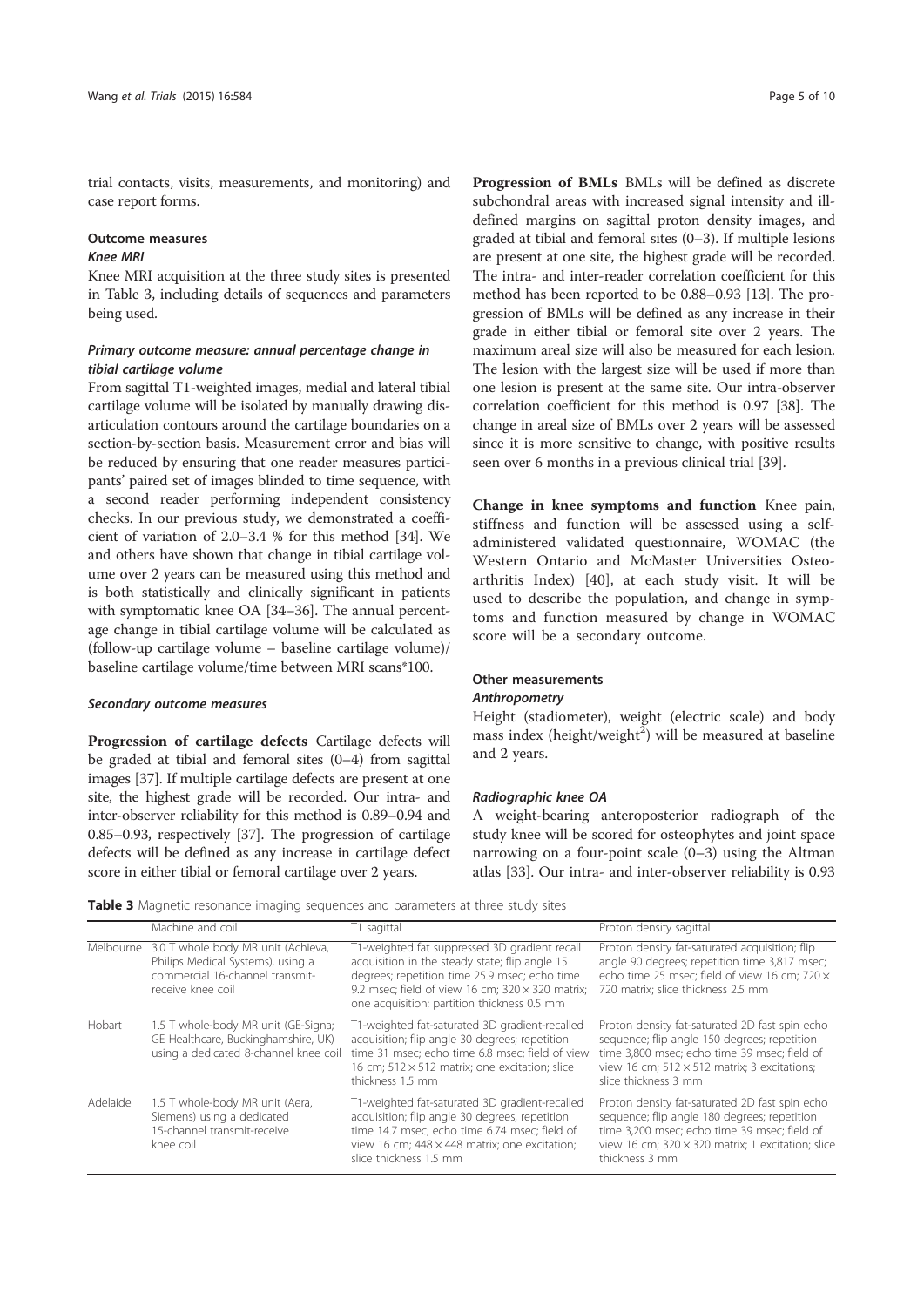and 0.86 for osteophytes and 0.93 and 0.85 for joint space narrowing, respectively [41].

#### Knee angle

The knee angle will be measured from weight-bearing radiographs, as it affects cartilage volume change [42]. Our intra-observer correlation coefficient is 0.98 [42].

#### Tibial plateau bone area

The cross-sectional area of tibial plateau will be measured manually from the reformatted axial MR images. The coefficient of variation of this method is 2.3–2.4 % [34]. Cartilage volume will be adjusted for bone area to account for joint size.

#### Meniscal tear and extrusion

The presence of meniscal tears and extent of meniscal extrusion will be determined from sagittal images and confirmed in coronal and axial images [43], as they affect cartilage volume change [43]. The intra- and interreader correlation coefficient has been reported to be 0.85–0.96 [43].

#### Physical activity

Physical activity will be measured using the International Physical Activity Questionnaire (IPAQ) [44] short version at baseline and 2 years.

#### Lower limb muscle strength

Lower limb muscle strength is expected to increase with a decrease in pain, and therefore will be measured by dynamometry at months 0, 12 and 24. The muscles measured in this technique are mainly quadriceps and hip flexors. The devices will be calibrated by suspending known weights at regular intervals. Repeatability estimates (Cronbach's) were 0.91 [45].

#### Concomitant medication use

Concomitant medication use including glucosamine, chondroitin, corticosteroids and non-steroidal antiinflammatory drugs will be allowed during the trial but will be documented. There is no definitive data showing that these treatments affect cartilage loss. The randomisation process is the most effective method for ensuring that two groups are as similar as possible with respect to known confounders and unknown potential confounders including treatments. We will adjust for medication use in the analyses.

#### Cigarette smoking history

Cigarette smoking history will be assessed at baseline and 2 years. As it affects cartilage loss and BMLs [46], we will adjust for smoking status in the analyses.

#### Knee injury

Knee injury will be assessed at baseline and 2 years. Prior knee injury is an exclusion criterion. Any significant injury during the study will be documented, as it is a risk factor for knee OA.

#### Safety assessment

Adverse events will be monitored throughout the study. Standard safety and efficacy monitoring will be performed through regular face-to-face visits and phone calls between visits. The participants are requested to report any adverse events to the research staff spontaneously. Biochemical testing (liver function tests, creatine kinase and renal function tests) will be performed at 4 weeks, and at 6, 12 and 24 months. Details of the adverse event and its relationship with study intervention will be recorded and reported to the Ethics Committees.

#### Sample size calculation

## Primary outcome

Based on our previous published data, the rate of tibial cartilage volume loss in the control group was 3.0 +/− 3.0 per annum [47]. A 33 % reduction (that is, 1 %) in this rate is clinically significant since this indicates a significant reduction in structural progression of cartilage damage. Our previous work has shown that a 1 % reduction in the annual rate of cartilage volume loss over 2 years decreased the need for knee replacement surgery by 20 % over a 3-year period based on the strong association between the rate of cartilage volume loss and subsequent knee replacement [48]. With 140 participants in each arm, we will have 80 % power to detect a 30 % reduction in the rate of cartilage volume loss in the intervention group (2.0 %) compared with the control group (3.0 %), with alpha error 0.05, two-sided significance. Given our previous experience in such studies, we expect a maximum dropout rate of 20 % over 2 years. Therefore, a total of 350 participants (175 in each arm of the study) will be recruited.

#### Secondary outcome

Based on our reported progression rate of 68 % for cartilage defects [49] and 21 % [14] for BMLs over 2 years, with 140 participants per arm we will have 80 % power to detect a 17 % difference in the progression of cartilage defects and a 12 % difference in the progression of BMLs between the intervention group and the control group. With 140 in each arm, we will be able to detect a 30 % reduction in the WOMAC pain subscale in the intervention group.

## Statistical analysis

The primary analyses will be intention-to-treat analyses of primary and secondary outcomes. Per protocol analyses (according to protocol adherence for patients who have taken all the study medication and have had all the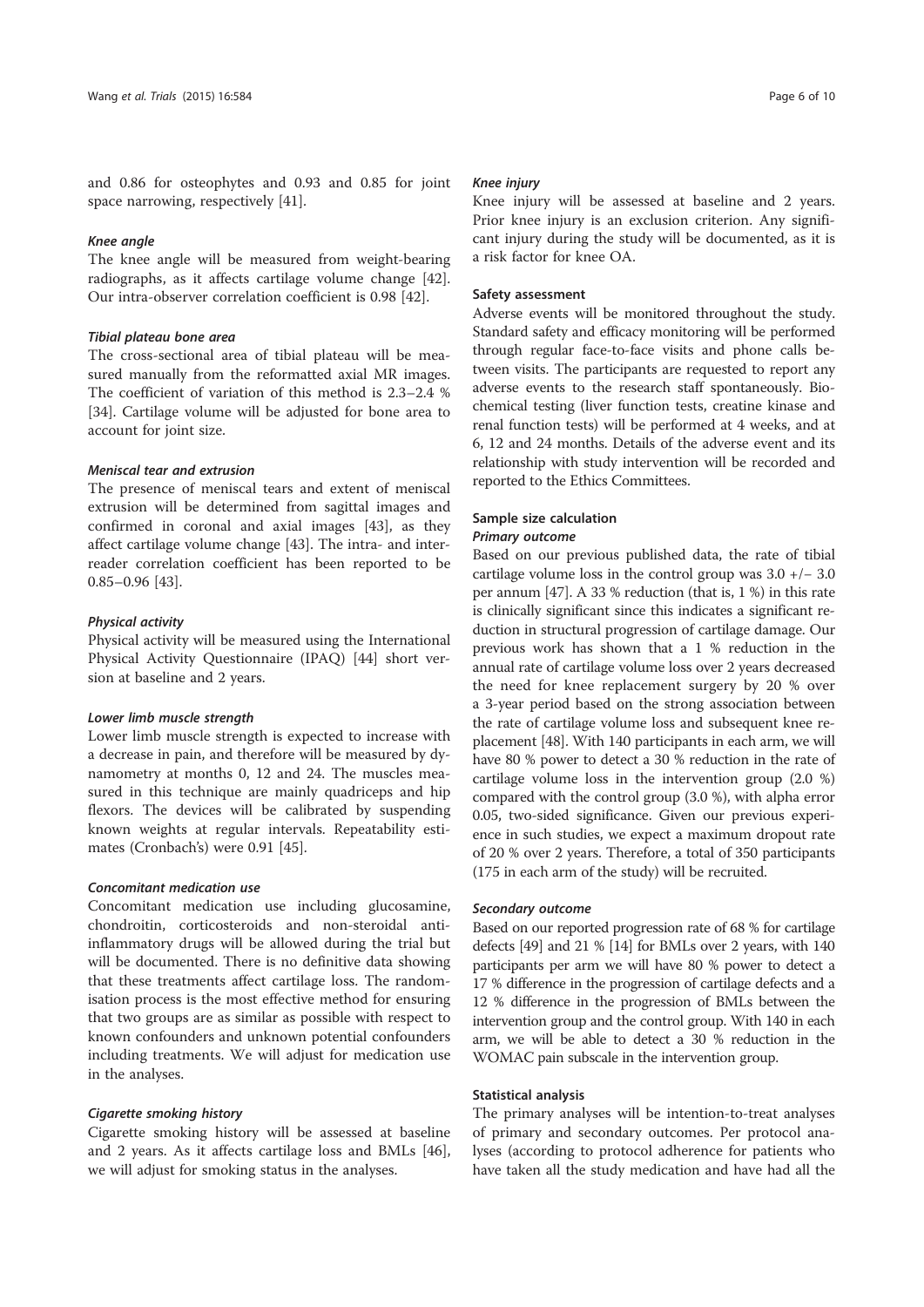outcome measures) will be performed as the secondary analyses. Intention-to-treat analysis will be carried out by using multiple imputation [50], provided that patients have had a baseline MRI. This analysis only requires missing data to be missing at random to be valid. Differences within a treatment group between follow-up and baseline measures will be assessed using a paired samples t-test. The clinical efficacy measures, that is, changes in pain and function, will also be analysed using the normalised area under the curve for difference in scores from baseline to month 24. Differences between treatment groups will be assessed using independent samples t-tests, ANCOVA (for continuous variables) or chi-squared tests (for dichotomous variables). Multiple linear regression for continuous endpoints or logistic regression for binary endpoints could be carried out as supplementary analyses for additional adjustment for imbalanced baseline factors. Analyses of treatment efficacy will be done by censoring participants at the time of any protocol deviation and developing a model for the probability of deviation, followed by weighted analyses using only the uncensored participants where the weights are the inverse probability of censoring. This produces estimates of treatment effect as if there were full compliance with the protocol in this trial and is far preferable to per protocol analyses based on (unweighted) observed compliance [51]. Pre-specified analyses to identify subgroups which may respond better to treatment will be examined using stratified analyses; variables include radiographic OA and co-pathology present on MRI.

#### Data integrity and management

All collected data are recorded using case report forms which will be processed centrally at the Clinical Informatics and Data Management Unit, Department of Epidemiology and Preventive Medicine, Monash University. The hard copies of the case report forms will be stored in a locked area at each study site with secured and restricted access. The electronic data will be stored in a password protected database with secured and restricted access. All data collected will be kept strictly confidential. Data transfer will be encrypted with all data de-identified.

#### **Withdrawal**

If participants withdraw from the study before 2 years of follow-up, the reason and date will be recorded. If the participant withdraws after a minimum of 6 months of treatment, he/she will be requested to have a second knee MRI scan and complete the questionnaires.

#### Monitoring

The principal investigators will monitor the conduct and progress of the project at each site. The trial coordinator will visit each study site to make sure that all trial

procedures are compliant with the trial protocol. The principal investigators and the research team will have regular teleconferences to ensure efficient study execution and ongoing monitoring of the study progress, with summary documents circulated after each meeting. An independent Data and Safety Monitoring Board was convened, consisting of a clinical rheumatologist, a clinical cardiologist experienced in statin use, and a biostatistician, all with clinical trial experience. They will monitor adverse events. They will meet annually or more often if severe adverse events occur, and provide a written report to the principal investigators.

#### **Discussion**

We proposed a multicentre, randomised, double-blind, placebo-controlled trial to determine whether atorvastatin has a disease modifying effect in symptomatic knee OA by slowing the structural progression of knee OA and improving knee symptoms. If atorvastatin is proven to be effective, it will offer a novel therapeutic approach to reducing the progression of knee OA.

Oral administration of statins is an established, safe and well-tolerated treatment for the prevention of cardiovascular events [23]. Extending the potential use of statins to patients with knee OA is plausible. There is in vitro and in vivo evidence that statins may reduce the progression of OA via a number of pathways including their effects on lipid metabolism and inflammation. Statins reduce the levels of C-reactive protein and the production of inflammatory cytokines including IL-6 and IL-1β, most likely through their inhibition of NF-kB activation in monocytes or endothelial cells exposed to inflammatory stimuli [52]. Statins inhibit IL-1β induced production of matrix metalloproteinases (MMPs), and stimulate bone morphogenetic protein 2, aggrecan, and synthesis of type II collagen and cartilage matrix proteoglycan by chondrocytes [53], which is protective against cartilage damage. Atorvastatin inhibited IL-1beta-induced glycosaminoglycan release, TNF-alpha, MMP-13, and superoxide anion formation, protecting cartilage degradation following IL-1beta-stimulated cartilage in an in vitro OA model [54]. In animal models, statins reduce inflammatory cell infiltration and matrix-degrading enzyme expression and inhibit pro-inflammatory cytokines, thus reducing articular cartilage degeneration and the severity and progression of OA or arthritis [55–58]. In an anterior cruciate ligament transaction induced rabbit OA model, intraarticular statin injections reduced the gross morphological and histological changes in articular cartilage [55]. In a mouse model resembling human lipoprotein metabolism, atorvastatin significantly suppressed OA development [59]. In a rabbit model of early experimental OA, intra-articular application of atorvastatin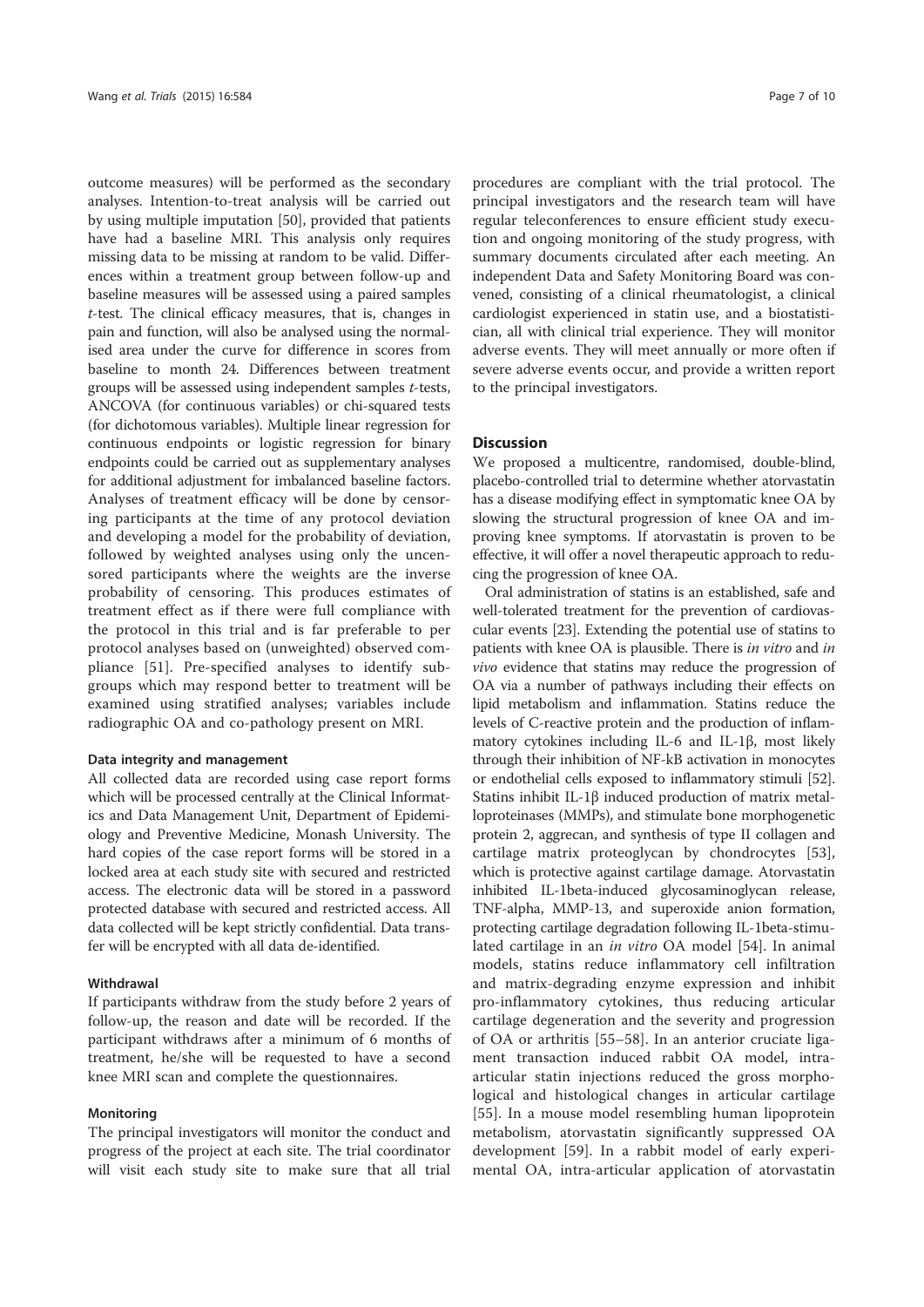showed chondroprotective effects both macroscopically and histopathologically [60].

The previous human studies [25–30] (Table 1) are all of an observational nature and thus susceptible to selection bias, information bias and confounding, and have used insensitive tools to assess disease progression. Most of these studies examined general OA without stratifying by different joints, since emerging evidence suggests different pathogenic mechanisms of OA in knee and hip joints, with the knee affected more by metabolic factors than the hip [7]. A randomised controlled trial is required to determine whether statin use affects the structural progression of knee OA.

Although OA is a disease of the whole joint, progressive articular cartilage loss is the hallmark of disease progression. Radiographic joint space narrowing is the gold standard to assess disease progression over time and has been used as the primary endpoint to examine the effect of disease modifying OA drugs in clinical trials. However, radiographic joint space narrowing provides a crude, insensitive method to assess disease progression [36]. MRI allows non-invasive direct visualisation of all joint components and direct measurement of articular cartilage, representing a sensitive method to assess OA progression. Cartilage volume has been validated by comparison with anatomical specimens [61]. It is a clinically useful measure which is inversely correlated with radiological grade of OA [41]. Cartilage volume loss is clinically significant, as it predicts important patient outcomes of pain [62] and risk of joint replacement [48]. Cartilage defects have been validated against surgically confirmed cartilage lesions and arthroscopy [63]. They are associated with knee pain [12], predict cartilage loss independent of cartilage volume [64], and predict joint replacement [49], thus providing a further assessment of cartilage health. Being the most common subchondral bone abnormality described in OA, BMLs are associated with knee pain [65], predict disease progression [66], cartilage volume loss [13] and joint replacement [14]. Thus, these MRIassessed knee structural changes have been chosen as the primary and secondary outcome measures in this study.

In summary, knee OA is the most common form of chronic joint disorder but has no proven pharmacological treatment that reduces structural disease progression. There is evidence that both inflammation and lipid metabolism contribute to the progression of OA. The anti-inflammatory and lipid lowering effects of stains make this class of drug a potential treatment approach to slowing the progression of OA. This randomised controlled trial will provide high-quality evidence to address whether atorvastatin has a novel disease modifying effect in OA by delaying the structural and symptomatic progression of knee OA. If demonstrated to be effective, atorvastatin could be used as a novel disease modifying agent to delay the onset of end-stage OA and the need for primary joint replacement for OA and possibly revision surgery. This has major public health importance, as it would produce substantial cost savings by delaying and possibly reducing the need for joint replacement surgery, and provide marked improvements in quality of life for people with knee OA.

#### Trial status

Upon submission, the OAKS study is in the process of patient recruitment.

#### Abbreviations

ACR: American College of Rheumatology; BML: bone marrow lesion; HDL: high-density lipoprotein; HMG-CoA: hydroxy-methyl-glutaryl coenzyme A; IL: interleukin; IPAQ: International Physical Activity Questionnaire; LDL: low-density lipoprotein; MMP: matrix metalloproteinase; MRI: magnetic resonance imaging; OA: osteoarthritis; OAKS: Osteoarthritis of the Knee Statin; TNF: tumour necrosis factor; VAS: visual analogue scale; WOMAC: Western Ontario and McMaster Universities Osteoarthritis Index.

#### Competing interests

The authors declare that they have no competing interests.

#### Authors' contributions

YW and FMC conceived the study; YW, FMC, AT, GJ, CH, CD, AEW and AF were all involved in study design and execution. YW and FMC drafted the manuscript. All authors revised the manuscript and gave final approval of the version to be submitted.

#### Acknowledgements

Ms Judy Hankin, Ms Alice Noone, Ms Molly Bond, Mr Cameron Redpath, Ms Clare Bellhouse, Dr Andrew Teichtahl, Dr Sharmayne Brady, Dr Louisa Chou, Dr Dawn Aitken, Ms Lizzy Reid, Ms Sarah Day, Ms Sarah Downie-Doyle and Ms Carlee Schultz have been involved in the coordination and execution of this study.

#### Funding

The OAKS study is supported by the National Health and Medical Research Council of Australia (NHMRC, ID 1048581). YW is the recipient of an NHMRC Career Development Fellowship (Clinical Level 1 number 1065464). GJ is the recipient of an NHMRC Practitioner Fellowship (1023222). CD is the recipient of an Australia Research Council Future Fellowship. AEW is the recipient of an NHMRC Career Development Fellowship (Clinical Level 2 number 1063574).

#### Author details

<sup>1</sup>Department of Epidemiology and Preventive Medicine, Monash University Alfred Hospital, Melbourne 3004, Australia. <sup>2</sup>Menzies Institute for Medical Research, University of Tasmania, Private Bag 23, Hobart, TAS 7000, Australia. <sup>3</sup>The Queen Elizabeth Hospital, University of Adelaide, Woodville, SA 5011 Australia. <sup>4</sup> Discipline of Medicine, University of Adelaide, Adelaide, SA 5005, Australia.

#### Received: 28 June 2015 Accepted: 14 December 2015 Published online: 23 December 2015

#### References

- 1. Vos T, Flaxman AD, Naghavi M, Lozano R, Michaud C, Ezzati M, et al. Years lived with disability (YLDs) for 1160 sequelae of 289 diseases and injuries 1990–2010: a systematic analysis for the Global Burden of Disease Study 2010. Lancet (London, England). 2012;380:2163–96.
- 2. Murphy L, Schwartz TA, Helmick CG, Renner JB, Tudor G, Koch G, et al. Lifetime risk of symptomatic knee osteoarthritis. Arthritis Rheum. 2008;59: 1207–13.
- 3. Qvist P, Bay-Jensen AC, Christiansen C, Dam EB, Pastoureau P, Karsdal MA. The disease modifying osteoarthritis drug (DMOAD): is it in the horizon? Pharmacol Res. 2008;58:1–7.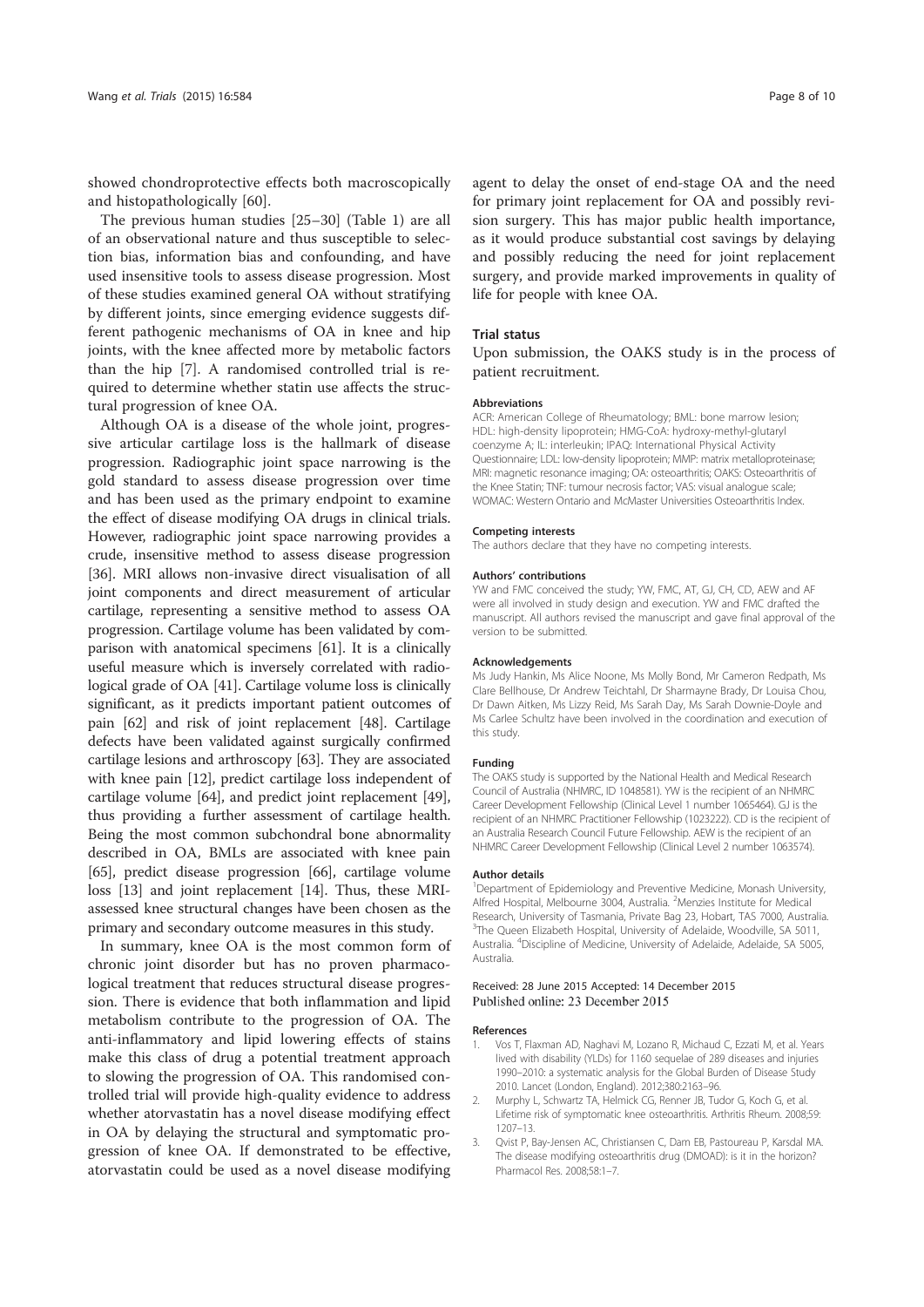- 4. Velasquez MT, Katz JD. Osteoarthritis: another component of metabolic syndrome? Metab Syndr Relat Disord. 2010;8:295–305.
- 5. Masuko K, Murata M, Suematsu N, Okamoto K, Yudoh K, Nakamura H, et al. A metabolic aspect of osteoarthritis: lipid as a possible contributor to the pathogenesis of cartilage degradation. Clin Exp Rheumatol. 2009;27:347–53.
- 6. Goldring MB, Otero M. Inflammation in osteoarthritis. Curr Opin Rheumatol. 2011;23:471–8.
- 7. Wang Y, Simpson JA, Wluka AE, Teichtahl AJ, English DR, Giles GG, et al. Relationship between body adiposity measures and risk of primary knee and hip replacement for osteoarthritis: a prospective cohort study. Arthritis Res Ther. 2009;11:R31.
- Hart DJ, Doyle DV, Spector TD. Association between metabolic factors and knee osteoarthritis in women: the Chingford Study. J Rheumatol. 1995;22:1118–23.
- 9. Sturmer T, Sun Y, Sauerland S, Zeissig I, Gunther KP, Puhl W, et al. Serum cholesterol and osteoarthritis. The baseline examination of the Ulm Osteoarthritis Study. J Rheumatol. 1998;25:1827–32.
- 10. Davies-Tuck ML, Hanna F, Davis SR, Bell RJ, Davison SL, Wluka AE, et al. Total cholesterol and triglycerides are associated with the development of new bone marrow lesions in asymptomatic middle-aged women - a prospective cohort study. Arthritis Res Ther. 2009;11:R181.
- 11. Dore D, de Hoog J, Giles G, Ding C, Cicuttini F, Jones G. A longitudinal study of the association between dietary factors, serum lipids and bone marrow lesions of the knee. Arthritis Res Ther. 2012;14:R13.
- 12. Zhai G, Blizzard L, Srikanth V, Ding C, Cooley H, Cicuttini F, et al. Correlates of knee pain in older adults: Tasmanian Older Adult Cohort Study. Arthritis Rheum. 2006;55:264–71.
- 13. Raynauld JP, Martel-Pelletier J, Berthiaume MJ, Abram F, Choquette D, Haraoui B, et al. Correlation between bone lesion changes and cartilage volume loss in patients with osteoarthritis of the knee as assessed by quantitative magnetic resonance imaging over a 24-month period. Ann Rheum Dis. 2008;67:683–8.
- 14. Tanamas SK, Wluka AE, Pelletier JP, Pelletier JM, Abram F, Berry PA, et al. Bone marrow lesions in people with knee osteoarthritis predict progression of disease and joint replacement: a longitudinal study. Rheumatology (Oxford). 2010;49:2413–9.
- 15. Smith MD, Triantafillou S, Parker A, Youssef PP, Coleman M. Synovial membrane inflammation and cytokine production in patients with early osteoarthritis. J Rheumatol. 1997;24:365–71.
- 16. Ayral X, Pickering EH, Woodworth TG, Mackillop N, Dougados M. Synovitis: a potential predictive factor of structural progression of medial tibiofemoral knee osteoarthritis – results of a 1 year longitudinal arthroscopic study in 422 patients. Osteoarthritis Cartilage. 2005;13:361–7.
- 17. Roemer FW, Zhang Y, Niu J, Lynch JA, Crema MD, Marra MD, et al. Tibiofemoral joint osteoarthritis: risk factors for MR-depicted fast cartilage loss over a 30-month period in the multicenter osteoarthritis study. Radiology. 2009;252:772–80.
- 18. Hanna FS, Bell RJ, Cicuttini FM, Davison SL, Wluka AE, Davis SR. High sensitivity C-reactive protein is associated with lower tibial cartilage volume but not lower patella cartilage volume in healthy women at mid-life. Arthritis Res Ther. 2008;10:R27.
- 19. Spector TD, Hart DJ, Nandra D, Doyle DV, Mackillop N, Gallimore JR, et al. Lowlevel increases in serum C-reactive protein are present in early osteoarthritis of the knee and predict progressive disease. Arthritis Rheum. 1997;40:723–7.
- 20. Livshits G, Zhai G, Hart DJ, Kato BS, Wang H, Williams FM, et al. Interleukin-6 is a significant predictor of radiographic knee osteoarthritis: The Chingford study. Arthritis Rheum. 2009;60:2037–45.
- 21. Pelletier JP, Raynauld JP, Caron J, Mineau F, Abram F, Dorais M, et al. Decrease in serum level of matrix metalloproteinases is predictive of the disease-modifying effect of osteoarthritis drugs assessed by quantitative MRI in patients with knee osteoarthritis. Ann Rheum Dis. 2010;69:2095–101.
- 22. Stannus O, Jones G, Cicuttini F, Parameswaran V, Quinn S, Burgess J, et al. Circulating levels of IL-6 and TNF-alpha are associated with knee radiographic osteoarthritis and knee cartilage loss in older adults. Osteoarthritis Cartilage. 2010;18:1441–7.
- 23. Baigent C, Blackwell L, Emberson J, Holland LE, Reith C, Bhala N, et al. Efficacy and safety of more intensive lowering of LDL cholesterol: a meta-analysis of data from 170,000 participants in 26 randomised trials. Lancet (London, England). 2010;376:1670–81.
- 24. Lazzerini PE, Capecchi PL, Selvi E, Lorenzini S, Bisogno S, Baldari CT, et al. Statins and the joint: multiple targets for a global protection? Semin Arthritis Rheum. 2011;40:430–46.
- 25. Clockaerts S, Van Osch GJ, Bastiaansen-Jenniskens YM, Verhaar JA, Van Glabbeek F, Van Meurs JB, et al. Statin use is associated with reduced incidence and progression of knee osteoarthritis in the Rotterdam study. Ann Rheum Dis. 2012;71:642–7.
- 26. Chodick G, Amital H, Shalem Y, Kokia E, Heymann AD, Porath A, et al. Persistence with statins and onset of rheumatoid arthritis: a populationbased cohort study. PLoS Med. 2010;7:e1000336.
- 27. Kadam UT, Blagojevic M, Belcher J. Statin use and clinical osteoarthritis in the general population: a longitudinal study. J Gen Intern Med. 2013;28:943–9.
- 28. Mansi IA, Mortensen EM, Pugh MJ, Wegner M, Frei CR. Incidence of musculoskeletal and neoplastic diseases in patients on statin therapy: results of a retrospective cohort analysis. Am J Med Sci. 2013;345:343–8.
- 29. Beattie MS, Lane NE, Hung YY, Nevitt MC. Association of statin use and development and progression of hip osteoarthritis in elderly women. J Rheumatol. 2005;32:106–10.
- 30. Riddle DL, Moxley G, Dumenci L. Associations between statin use and changes in pain, function and structural progression: a longitudinal study of persons with knee osteoarthritis. Ann Rheum Dis. 2013;72:196–203.
- 31. Schulz KF, Altman DG, Moher D. CONSORT 2010 statement: updated guidelines for reporting parallel group randomised trials. BMJ (Clinical research ed). 2010;340:c332.
- 32. Altman R, Asch E, Bloch D, Bole G, Borenstein D, Brandt K, et al. Development of criteria for the classification and reporting of osteoarthritis. Classification of osteoarthritis of the knee. Diagnostic and Therapeutic Criteria Committee of the American Rheumatism Association. Arthritis Rheum. 1986;29:1039–49.
- 33. Altman RD, Hochberg M, Murphy Jr WA, Wolfe F, Lequesne M, Suppl A. Atlas of individual radiographic features in osteoarthritis. Osteoarthritis Cartilage. 1995;3(Suppl A):3–70.
- 34. Wluka AE, Stuckey S, Brand C, Cicuttini FM. Supplementary vitamin E does not affect the loss of cartilage volume in knee osteoarthritis: a 2 year double blind randomized placebo controlled study. J Rheumatol. 2002;29: 2585–91.
- 35. Wang Y, Hall S, Hanna F, Wluka AE, Grant G, Marks P, et al. Effects of Hylan G-F 20 supplementation on cartilage preservation detected by magnetic resonance imaging in osteoarthritis of the knee: a two-year single-blind clinical trial. BMC Musculoskelet Disord. 2011;12:195.
- 36. Raynauld JP, Martel-Pelletier J, Bias P, Laufer S, Haraoui B, Choquette D, et al. Protective effects of licofelone, a 5-lipoxygenase and cyclo-oxygenase inhibitor, versus naproxen on cartilage loss in knee osteoarthritis: a first multicentre clinical trial using quantitative MRI. Ann Rheum Dis. 2009;68:938–47.
- 37. Ding C, Garnero P, Cicuttini F, Scott F, Cooley H, Jones G. Knee cartilage defects: association with early radiographic osteoarthritis, decreased cartilage volume, increased joint surface area and type II collagen breakdown. Osteoarthritis Cartilage. 2005;13:198–205.
- 38. Dore D, Quinn S, Ding C, Winzenberg T, Zhai G, Cicuttini F, et al. Natural history and clinical significance of MRI-detected bone marrow lesions at the knee: a prospective study in community dwelling older adults. Arthritis Res Ther. 2010;12:R223.
- 39. Laslett LL, Dore DA, Quinn SJ, Boon P, Ryan E, Winzenberg TM, et al. Zoledronic acid reduces knee pain and bone marrow lesions over 1 year: a randomised controlled trial. Ann Rheum Dis. 2012;71:1322–8.
- 40. Bellamy N, Buchanan WW, Goldsmith CH, Campbell J, Stitt LW. Validation study of WOMAC: a health status instrument for measuring clinically important patient relevant outcomes to antirheumatic drug therapy in patients with osteoarthritis of the hip or knee. J Rheumatol. 1988;15:1833–40.
- 41. Cicuttini FM, Wluka AE, Forbes A, Wolfe R. Comparison of tibial cartilage volume and radiologic grade of the tibiofemoral joint. Arthritis Rheum. 2003;48:682–8.
- 42. Cicuttini F, Wluka A, Hankin J, Wang Y. Longitudinal study of the relationship between knee angle and tibiofemoral cartilage volume in subjects with knee osteoarthritis. Rheumatology (Oxford). 2004;43:321–4.
- Raynauld JP, Martel-Pelletier J, Berthiaume MJ, Beaudoin G, Choquette D, Haraoui B, et al. Long term evaluation of disease progression through the quantitative magnetic resonance imaging of symptomatic knee osteoarthritis patients: correlation with clinical symptoms and radiographic changes. Arthritis Res Ther. 2006;8:R21.
- 44. Craig CL, Marshall AL, Sjostrom M, Bauman AE, Booth ML, Ainsworth BE, et al. International physical activity questionnaire: 12-country reliability and validity. Med Sci Sports Exerc. 2003;35:1381–95.